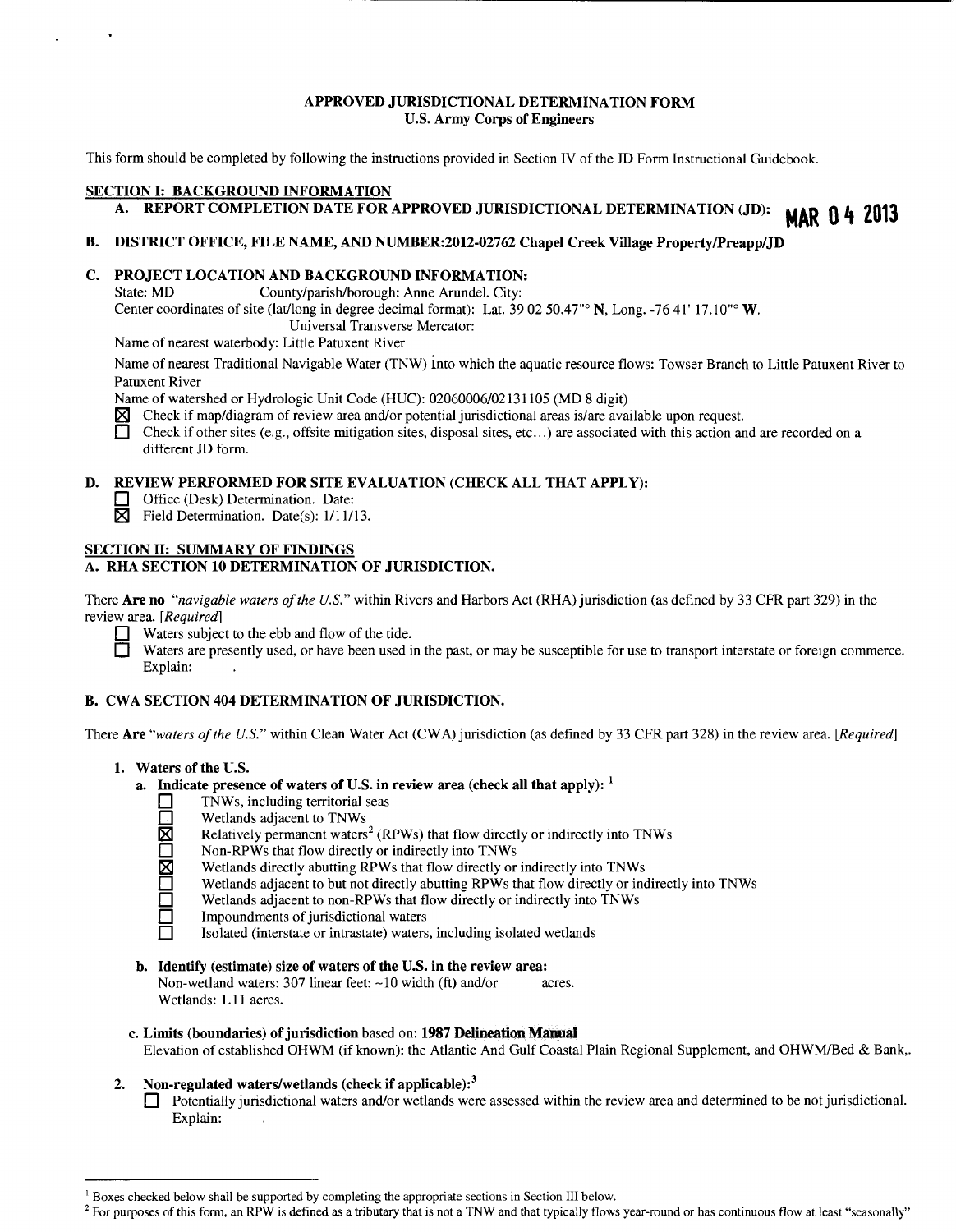#### SECTION III: CWA ANALYSIS

## A. TNWs AND WETLANDS ADJACENT TO TNWs

The agencies will assert jurisdiction over TNWs and wetlands adjacent to TNWs. If the aquatic resource is a TNW, complete Section III.A.1 and Section III.D.l. only; if the aquatic resource is a wetland adjacent to a TNW, complete Sections III.A.1 and 2 and Section III.D.l.; otherwise, see Section III.B below.

#### 1. TNW

Identify TNW:

Summarize rationale supporting determination:

#### 2. Wetland adjacent to TNW Summarize rationale supporting conclusion that wetland is "adjacent":

#### B. CHARACTERISTICS OF TRIBUTARY (THAT IS NOT A TNW) AND ITS ADJACENT WETLANDS (IF ANY):

This section summarizes information regarding characteristics of the tributary and its adjacent wetlands, if any, and it helps determine whether or not the standards for jurisdiction established under *Rapanos* have been met.

The agencies will assert jurisdiction over non-navigable tributaries of TNWs where the tributaries are "relatively permanent waters" (RPWs), i.e. tributaries that typically flow year-round or have continuous flow at least seasonally (e.g., typically 3 months). A wetland that directly abuts an RPW is also jurisdictional. If the aquatic resource is not a TNW, but has year-round (perennial) flow, skip to Section III.D.2. If the aquatic resource is a wetland directly abutting a tributary with perennial flow, skip to Section III.D.4.

A wetland that is adjacent to but that does not directly abut an RPW requires a significant nexus evaluation. Corps districts and EPA regions will include in the record any available information that documents the existence of a significant nexus between a relatively permanent tributary that is not perennial (and its adjacent wetlands if any) and a traditional navigable water, even though a significant nexus finding is not required as a matter of law.

If the waterbody<sup>4</sup> is not an RPW, or a wetland directly abutting an RPW, a JD will require additional data to determine if the waterbody has a significant nexus with a TNW. If the tributary has adjacent wetlands, the significant nexus evaluation must consider the tributary in combination with all of its adjacent wetlands. This significant nexus evaluation that combines, for analytical purposes, the tributary and all of its adjacent wetlands is used whether the review area identified in the JD request is the tributary, or its adjacent wetlands, or both. If the JD covers a tributary with adjacent wetlands, complete Section III.B.1 for the tributary, Section III.B.2 for any onsite wetlands, and Section III.B.3 for all wetlands adjacent to that tributary, both onsite and offsite. The determination whether a significant nexus exists is determined in Section III.C below.

- 1. Characteristics of non-TNWs that flow directly or indirectly into TNW
	- (i) General Area Conditions: Watershed size: ~65,947 acres Drainage area: 30 acres Average annual rainfall: 36 inches Average annual snowfall: 8 inches
	- (ii) Physical Characteristics:
		- (a) Relationship with TNW:
			- $\Box$  Tributary flows directly into TNW.  $\boxtimes$  Tributary flows through 2 tributaries before entering TNW.

Project waters are 5-10 river miles from TNW. Project waters are 1 (or less) river miles from RPW. Project waters are 5-10 aerial (straight) miles from TNW. Project waters are 1 (or less) aerial (straight) miles from RPW. Project waters cross or serve as state boundaries. Explain:

Identify flow route to TNW<sup>5</sup>: Towser Branch to Little Patuxent River, Little Patuxent River to Patuxent River (historically navigable near Upper Marlboro, MD) ..

<sup>&</sup>lt;sup>4</sup> Note that the Instructional Guidebook contains additional information regarding swales, ditches, washes, and erosional features generally and in the arid West.

<sup>&</sup>lt;sup>5</sup> Flow route can be described by identifying, e.g., tributary a, which flows through the review area, to flow into tributary b, which then flows into TNW.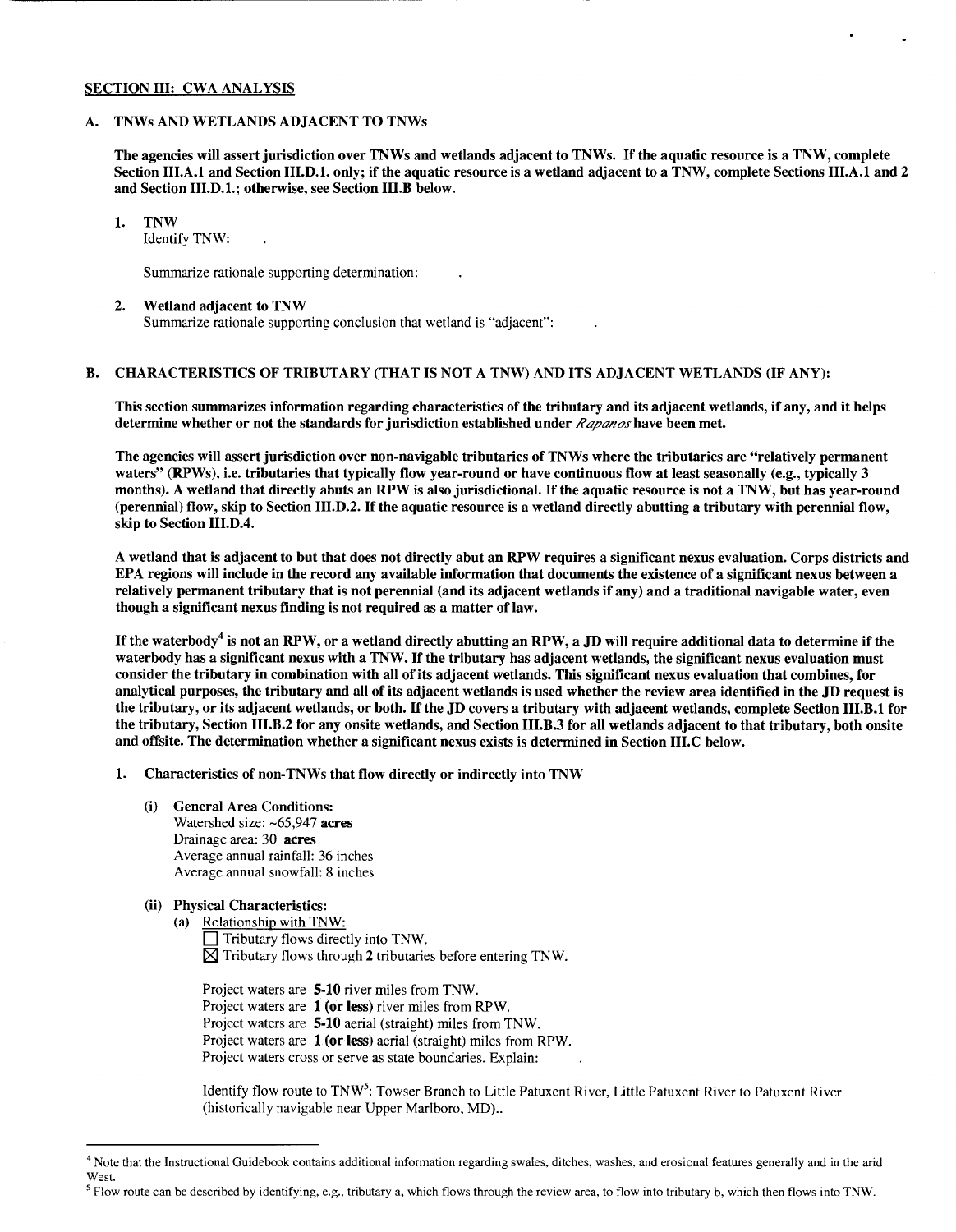Tributary stream order, if known:

|  |  | (b) General Tributary Characteristics (check all that apply): |
|--|--|---------------------------------------------------------------|
|  |  |                                                               |

| (b) General Tributary Characteristics (check all that apply):<br>$\boxtimes$ Natural<br>Tributary is:<br>Artificial (man-made). Explain:<br>Manipulated (man-altered). Explain:                                                                                                                                                                                                                                                                                                                                                                                                                                                                                                                                                     |  |  |  |  |  |  |
|-------------------------------------------------------------------------------------------------------------------------------------------------------------------------------------------------------------------------------------------------------------------------------------------------------------------------------------------------------------------------------------------------------------------------------------------------------------------------------------------------------------------------------------------------------------------------------------------------------------------------------------------------------------------------------------------------------------------------------------|--|--|--|--|--|--|
| Tributary properties with respect to top of bank (estimate):<br>Average width: 10 feet<br>Average depth: .2 feet<br>Average side slopes: 2:1.                                                                                                                                                                                                                                                                                                                                                                                                                                                                                                                                                                                       |  |  |  |  |  |  |
| Primary tributary substrate composition (check all that apply):<br>$\boxtimes$ Silts<br>$\boxtimes$ Sands<br>Concrete<br>$\boxtimes$ Cobbles<br>$\boxtimes$ Gravel<br>Muck<br>Bedrock<br>$\Box$ Vegetation. Type/% cover:<br>Other. Explain:                                                                                                                                                                                                                                                                                                                                                                                                                                                                                        |  |  |  |  |  |  |
| Tributary condition/stability [e.g., highly eroding, sloughing banks]. Explain: stable.<br>Presence of run/riffle/pool complexes. Explain: No.<br>Tributary geometry: Meandering<br>Tributary gradient (approximate average slope): <1 %                                                                                                                                                                                                                                                                                                                                                                                                                                                                                            |  |  |  |  |  |  |
| $(c)$ Flow:<br>Tributary provides for: Seasonal flow<br>Estimate average number of flow events in review area/year: 20 (or greater)<br>Describe flow regime: perennial flow.<br>Other information on duration and volume: .<br>Surface flow is: <b>Discrete and confined.</b> Characteristics:                                                                                                                                                                                                                                                                                                                                                                                                                                      |  |  |  |  |  |  |
| Subsurface flow: Unknown. Explain findings:<br>$\Box$ Dye (or other) test performed:                                                                                                                                                                                                                                                                                                                                                                                                                                                                                                                                                                                                                                                |  |  |  |  |  |  |
| Tributary has (check all that apply):<br>$\boxtimes$ Bed and banks<br>$\boxtimes$ OHWM <sup>6</sup> (check all indicators that apply):<br>$\boxtimes$ clear, natural line impressed on the bank $\boxtimes$<br>the presence of litter and debris<br>changes in the character of soil<br>destruction of terrestrial vegetation<br>$\boxtimes$ shelving<br>⊠<br>the presence of wrack line<br>$\boxtimes$ vegetation matted down, bent, or absent<br>⊠<br>sediment sorting<br>⊠<br>leaf litter disturbed or washed away<br>scour<br>multiple observed or predicted flow events<br>$\boxtimes$ sediment deposition<br>abrupt change in plant community<br>water staining<br>other (list):<br>Discontinuous OHWM. <sup>7</sup> Explain: |  |  |  |  |  |  |
| If factors other than the OHWM were used to determine lateral extent of CWA jurisdiction (check all that apply):<br>Mean High Water Mark indicated by:<br>$\Box$ High Tide Line indicated by:<br>oil or scum line along shore objects<br>$\Box$ survey to available datum;<br>fine shell or debris deposits (foreshore)<br>physical markings;<br>□ vegetation lines/changes in vegetation types.<br>physical markings/characteristics<br>tidal gauges<br>other (list):                                                                                                                                                                                                                                                              |  |  |  |  |  |  |

## **(iii) Chemical Characteristics:**

Characterize tributary (e.g., water color is clear, discolored, oily film; water quality; general watershed characteristics, etc.). Explain:

Identify specific pollutants, if known: NA.

<sup>&</sup>lt;sup>6</sup>A natural or man-made discontinuity in the OHWM does not necessarily sever jurisdiction (e.g., where the stream temporarily flows underground, or where the OHWM has been removed by development or agricultural practices). Where there is a break in the OHWM that is unrelated to the waterbody's flow regime (e.g., flow over a rock outcrop or through a culvert), the agencies will look for indicators of flow above and below the break. 7  $7$ Ibid.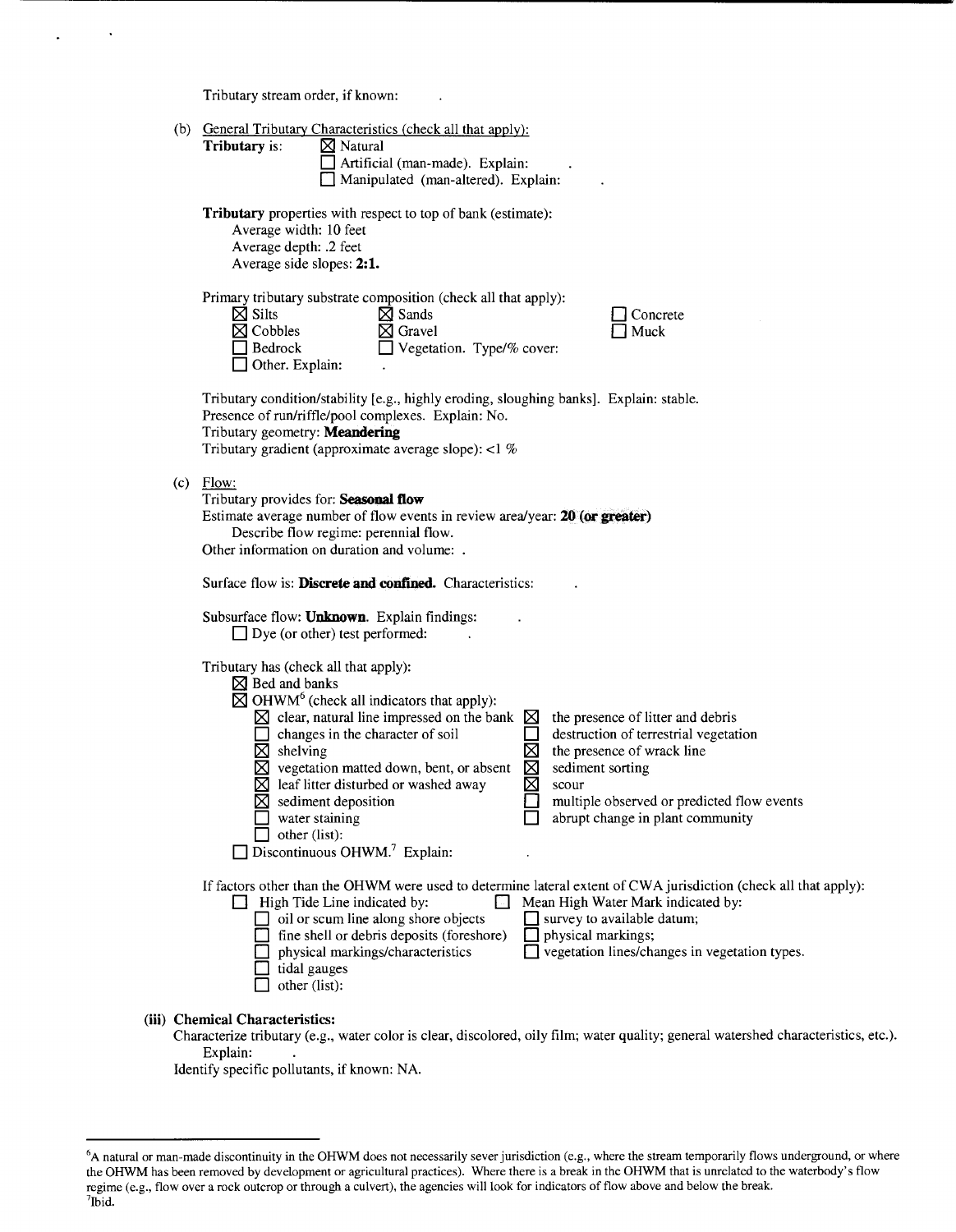#### **(iv) Biological Characteristics. Channel supports (check all that apply):**

- $\boxtimes$  Riparian corridor. Characteristics (type, average width): 50'.
- $\boxtimes$  Wetland fringe. Characteristics: 1.11 acre of abutting wetland.
- $\boxtimes$  Habitat for:
	- **D** Federally Listed species. Explain findings:
	- **0** Fish/spawn areas. Explain findings:
	- $\Box$  Other environmentally-sensitive species. Explain findings:

 $\boxtimes$  Aquatic/wildlife diversity. Explain findings:

#### **2. Characteristics of wetlands adjacent to non-TNW that flow directly or indirectly into TNW**

#### **(i) Physical Characteristics:**

(a) General Wetland Characteristics: Properties:

Wetland size:.l.ll acres Wetland type. Explain: 1.11 PFO. Wetland quality. Explain:Good. Project wetlands cross or serve as state boundaries. Explain: NA.

(b) General Flow Relationship with Non-TNW: Flow is: **Perennial flow**. Explain: Evidence of seasonal flow was observed as noted in Section III.D.2..

Surface flow is: **Discrete and confined**  Characteristics:

Subsurface flow: **Unknown.** Explain findings: □ Dye (or other) test performed:

- (c) Wetland Adjacency Determination with Non-TNW:
	- $\boxtimes$  Directly abutting
	- □ Not directly abutting
		- **Discrete wetland hydrologic connection. Explain:**
		- $\Box$  Ecological connection. Explain:
		- **0** Separated by berm/barrier. Explain:

## (d) Proximity (Relationship) to TNW

Project wetlands are **5-10** river miles from TNW. Project waters are **5-10** aerial (straight) miles from TNW. Flow is from: **Wetland to navigable waters.**  Estimate approximate location of wetland as within the **2-year or less** floodplain.

#### **(ii) Chemical Characteristics:**

Characterize wetland system (e.g., water color is clear, brown, oil film on surface; water quality; general watershed characteristics; etc.). Explain: natural w/ hydrologic input from seeps and surface flow. Identify specific pollutants, if known: NA.

## **(iii) Biological Characteristics. Wetland supports (check all that apply):**

- $\times$  Riparian buffer. Characteristics (type, average width):~50.
- $\boxtimes$  Vegetation type/percent cover. Explain: plant species associated with PFO wetlands in the western shore coastalplain.  $\boxtimes$  Habitat for:
- - **D** Federally Listed species. Explain findings:
	- **0** Fish/spawn areas. Explain findings:
	- $\Box$  Other environmentally-sensitive species. Explain findings:
	- $\boxtimes$  Aquatic/wildlife diversity. Explain findings: Western shore coastal plain PFO.

## **3. Characteristics of all wetlands adjacent to the tributary (if any)**

All wetland(s) being considered in the cumulative analysis: **1** 

Approximately ( I ) acres in total are being considered in the cumulative analysis.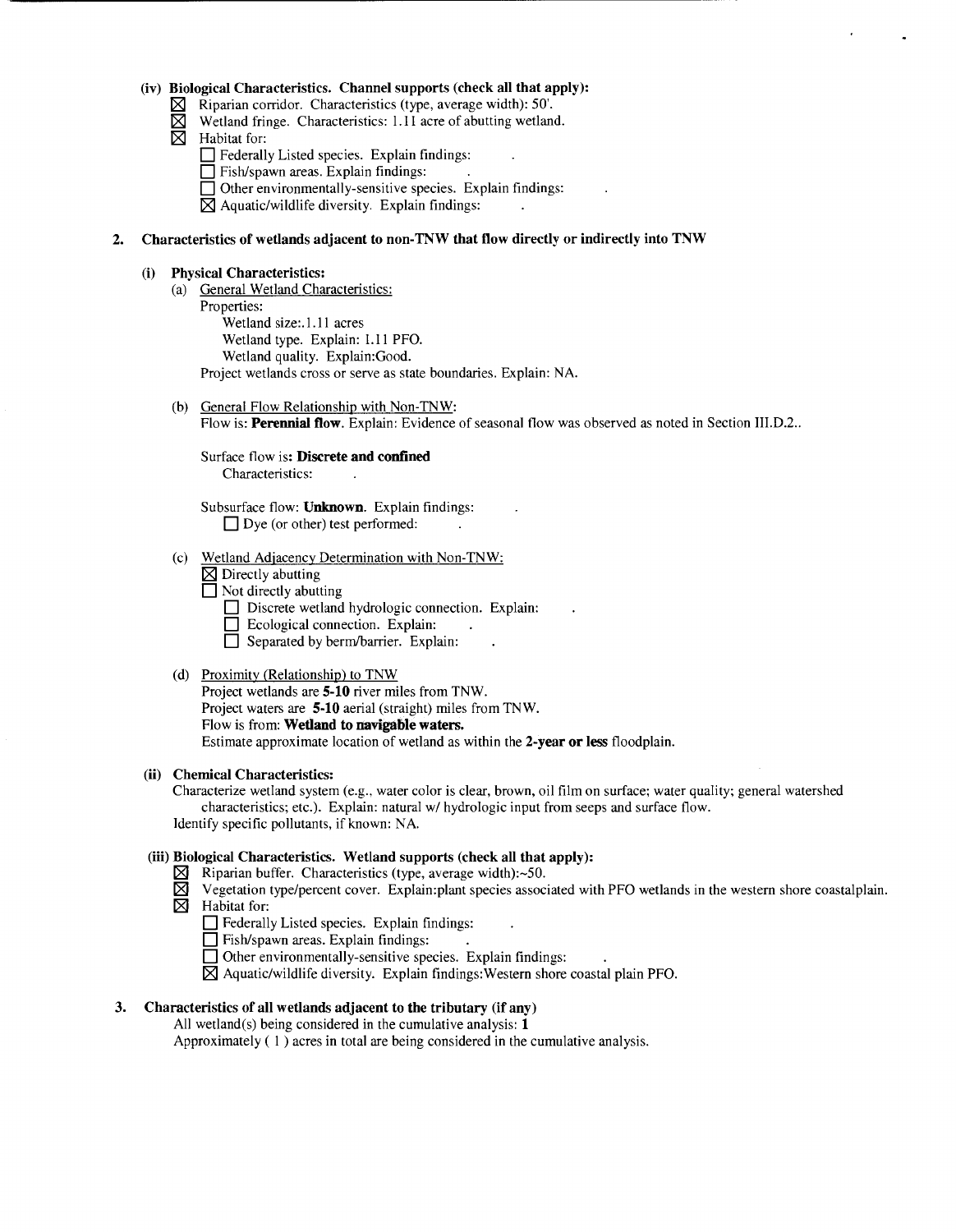For each wetland, specify the following:

| Directly abuts? $(Y/N)$ | Size (in acres) | Directly abuts? $(Y/N)$ | Size (in acres) |
|-------------------------|-----------------|-------------------------|-----------------|
|                         |                 |                         |                 |

Summarize overall biological, chemical and physical functions being performed: The PFO onsite is part of a larger system with groundwater seeps and surface water contributions. It is one of many headwater contributions to the greater Dorsey Run subwatershed, a highly impervious area. This area is partially mowed lawn and partially in forest cover ..

#### C. SIGNIFICANT NEXUS DETERMINATION

A significant nexus analysis will assess the flow characteristics and functions of the tributary itself and the functions performed by any wetlands adjacent to the tributary to determine if they significantly affect the chemical, physical, and biological integrity of a TNW. For each of the following situations, a significant nexus exists if the tributary, in combination with all of its adjacent wetlands, has more than a speculative or insubstantial effect on the chemical, physical and/or biological integrity of a TNW. Considerations when evaluating significant nexus include, but are not limited to the volume, duration, and frequency of the flow of water in the tributary and its proximity to a TNW, and the functions performed by the tributary and all its adjacent wetlands. It is not appropriate to determine significant nexus based solely on any specific threshold of distance (e.g. between a tributary and its adjacent wetland or between a tributary and the TNW). Similarly, the fact an adjacent wetland lies within or outside of a floodplain is not solely determinative of significant nexus.

Draw connections between the features documented and the effects on the TNW, as identified in the *Rapanos* Guidance and discussed in the Instructional Guidebook. Factors to consider include, for example:

- Does the tributary, in combination with its adjacent wetlands (if any), have the capacity to carry pollutants or flood waters to TNWs, or to reduce the amount of pollutants or flood waters reaching a TNW?
- Does the tributary, in combination with its adjacent wetlands (if any), provide habitat and lifecycle support functions for fish and other species, such as feeding, nesting, spawning, or rearing young for species that are present in the TNW?
- Does the tributary, in combination with its adjacent wetlands (if any), have the capacity to transfer nutrients and organic carbon that support downstream foodwebs?
- Does the tributary, in combination with its adjacent wetlands (if any), have other relationships to the physical, chemical, or biological integrity of the TNW?

#### Note: the above list of considerations is not inclusive and other functions observed or known to occur should be documented below:

- 1. Significant nexus findings for non-RPW that has no adjacent wetlands and flows directly or indirectly into TNWs. Explain findings of presence or absence of significant nexus below, based on the tributary itself, then go to Section III.D: .
- 2. Significant nexus findings for non-RPW and its adjacent wetlands, where the non-RPW flows directly or indirectly into TNWs. Explain findings of presence or absence of significant nexus below, based on the tributary in combination with all of its adjacent wetlands, then go to Section III.D:
- 3. Significant nexus findings for wetlands adjacent to an RPW but that do not directly abut the RPW. Explain findings of presence or absence of significant nexus below, based on the tributary in combination with all of its adjacent wetlands, then go to Section III.D:

## D. DETERMINATIONS OF JURISDICTIONAL FINDINGS. THE SUBJECT WATERS/WETLANDS ARE (CHECK ALL THAT APPLY):

- 1. TNWs and Adjacent Wetlands. Check all that apply and provide size estimates in review area: TNWs: linear feet width (ft), Or, acres.<br>
Wetlands adjacent to TNWs: acres.  $\Box$  Wetlands adjacent to TNWs:
- 2. RPWs that flow directly or indirectly into TNWs.
	- 181 Tributaries of TNWs where tributaries typically flow year-round are jurisdictional. Provide data and rationale indicating that tributary is perennial: Named/mapped stream on USGS and NRCS mapping. observed OHWM, channel -10 wide with flow observed during Jan 2013 site vist.
	- $\Box$  Tributaries of TNW where tributaries have continuous flow "seasonally" (e.g., typically three months each year) are jurisdictional. Data supporting this conclusion is provided at Section III.B. Provide rationale indicating that tributary flows seasonally: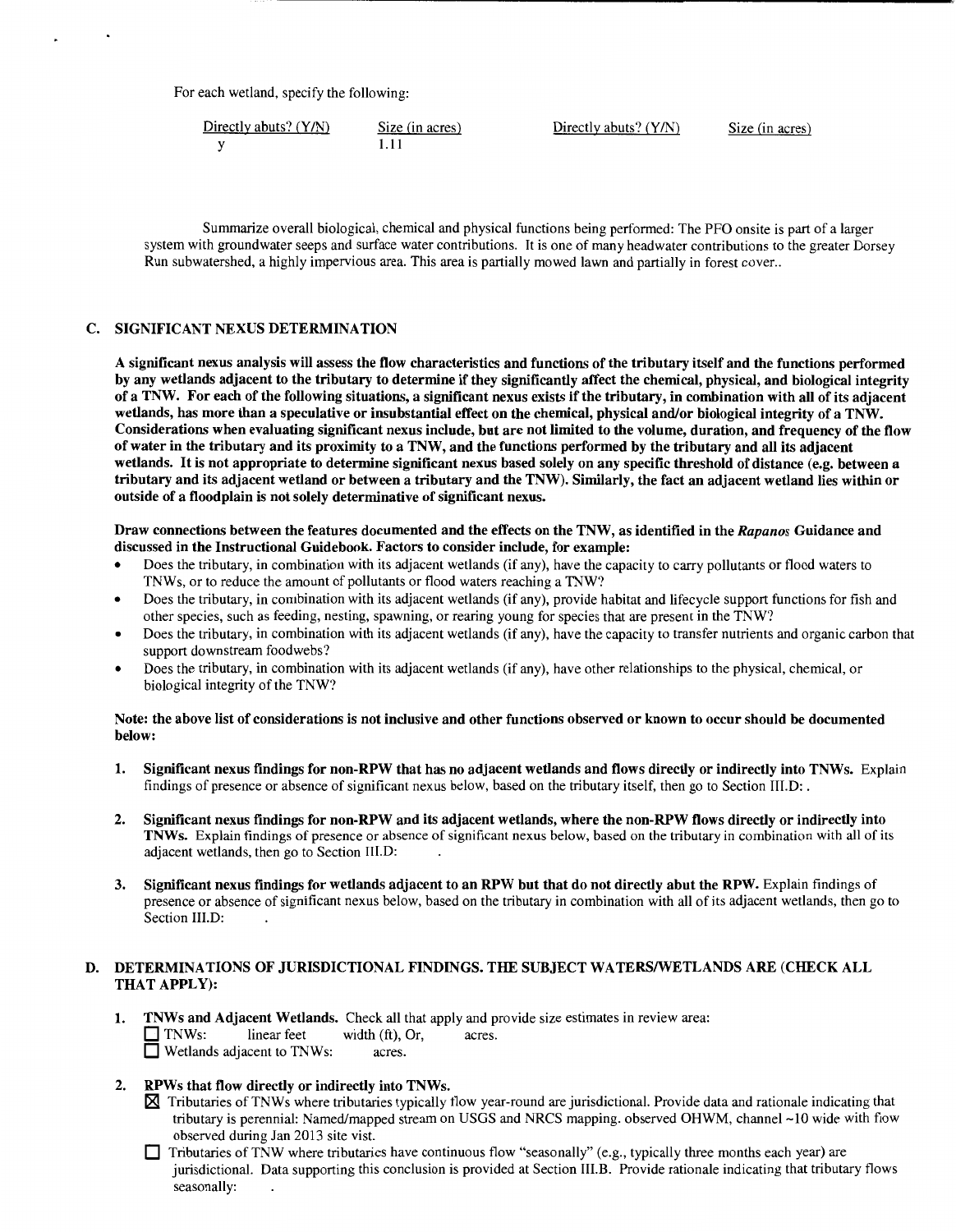Provide estimates for jurisdictional waters in the review area (check all that apply):<br>  $\Box$  Tributary waters: linear feet width (ft).

Tributary waters: linear feet

Other non-wetland waters: acres.

Identify type(s) of waters:

## 3. Non-RPWs<sup>8</sup> that flow directly or indirectly into TNWs.

Waterbody that is not a TNW or an RPW, but flows directly or indirectly into a TNW, and it has a significant nexus with a TNW is jurisdictional. Data supporting this conclusion is provided at Section III.C.

Provide estimates for jurisdictional waters within the review area (check all that apply):

- $\Box$  Tributary waters: linear feet width (ft).
- □ Other non-wetland waters: acres.
	- Identify type(s) of waters:

## 4. Wetlands directly abutting an RPW that flow directly or indirectly into TNWs.

Wetlands directly abut RPW and thus are jurisdictional as adjacent wetlands.

- 0 Wetlands directly abutting an RPW where tributaries typically flow year-round. Provide data and rationale indicating that tributary is perennial in Section III.D.2, above. Provide rationale indicating that wetland is directly abutting an RPW: The wetland was observed by the Corps as directly touching (i.e., no break in connection) the watercourse during the January 2013 site visit. The PFO is also located within the floodplain of the perennial stream. Out of bank flow from the stream flows in to the wetland and discrete flow from the wetland enters the watercourse.
- $\Box$  Wetlands directly abutting an RPW where tributaries typically flow "seasonally." Provide data indicating that tributary is seasonal in Section III.B and rationale in Section III.D.2, above. Provide rationale indicating that wetland is directly abutting an RPW:

Provide acreage estimates for jurisdictional wetlands in the review area: acres.

#### 5. Wetlands adjacent to but not directly abutting an RPW that flow directly or indirectly into TNWs.

Wetlands that do not directly abut an RPW, but when considered in combination with the tributary to which they are adjacent and with similarly situated adjacent wetlands, have a significant nexus with a TNW are jurisidictional. Data supporting this conclusion is provided at Section III.C.

Provide acreage estimates for jurisdictional wetlands in the review area: 0.83 acres.

- 6. Wetlands adjacent to non-RPWs that flow directly or indirectly into TNWs.
	- 0 Wetlands adjacent to such waters, and have when considered in combination with the tributary to which they are adjacent and with similarly situated adjacent wetlands, have a significant nexus with a TNW are jurisdictional. Data supporting this conclusion is provided at Section III.C.

Provide estimates for jurisdictional wetlands in the review area: 0.83 acres.

## Impoundments of jurisdictional waters.<sup>9</sup>

- As a general rule, the impoundment of a jurisdictional tributary remains jurisdictional.
- $\Box$  Demonstrate that impoundment was created from "waters of the U.S.," or
- **Demonstrate that water meets the criteria for one of the categories presented above (1-6), or**

 $\Box$  Demonstrate that water is isolated with a nexus to commerce (see E below).

## E. ISOLATED [INTERSTATE OR INTRA-STATE] WATERS, INCLUDING ISOLATED WETLANDS, THE USE, DEGRADATION OR DESTRUCTION OF WHICH COULD AFFECT INTERSTATE COMMERCE, INCLUDING ANY SUCH WATERS (CHECK ALL THAT APPLY):<sup>10</sup>

0 which are or could be used by interstate or foreign travelers for recreational or other purposes.

 $8$ See Footnote #3.

 $\degree$  To complete the analysis refer to the key in Section III.D.6 of the Instructional Guidebook.<br><sup>10</sup> Prior to asserting or declining CWA jurisdiction based solely on this category, Corps Districts will elevate the actio review consistent with the process described in the Corps/EPA *Memorandum Regarding CWA Act Jurisdiction Following Rapanos.*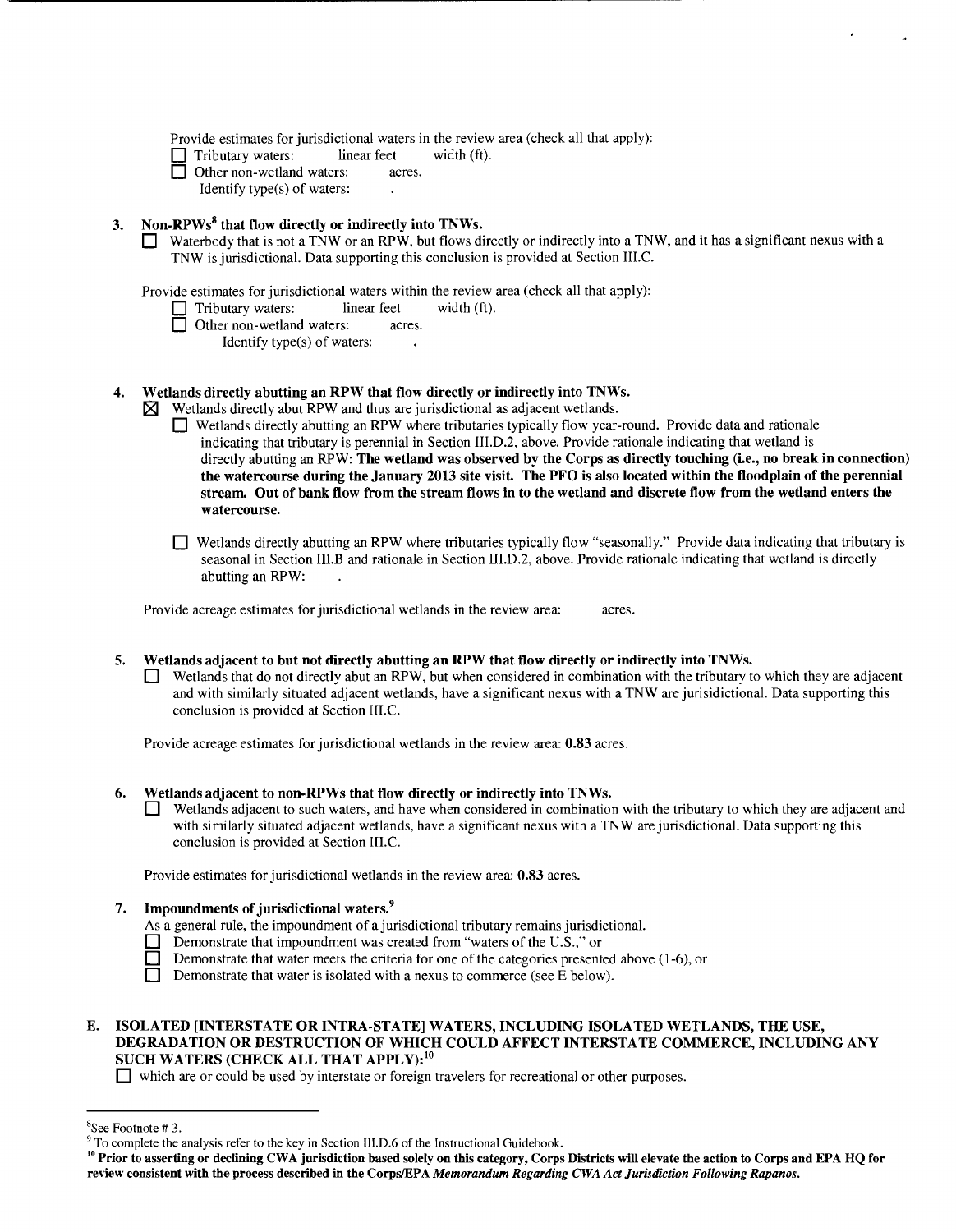|    | from which fish or shellfish are or could be taken and sold in interstate or foreign commerce.<br>which are or could be used for industrial purposes by industries in interstate commerce.<br>Interstate isolated waters. Explain:<br>Other factors. Explain:                                                                                                                                                                                                                                                                                                                                                                                                                                                                                                                                                                                                                                                                                                                                                                                                                                                                                                           |  |  |  |  |  |
|----|-------------------------------------------------------------------------------------------------------------------------------------------------------------------------------------------------------------------------------------------------------------------------------------------------------------------------------------------------------------------------------------------------------------------------------------------------------------------------------------------------------------------------------------------------------------------------------------------------------------------------------------------------------------------------------------------------------------------------------------------------------------------------------------------------------------------------------------------------------------------------------------------------------------------------------------------------------------------------------------------------------------------------------------------------------------------------------------------------------------------------------------------------------------------------|--|--|--|--|--|
|    | Identify water body and summarize rationale supporting determination:                                                                                                                                                                                                                                                                                                                                                                                                                                                                                                                                                                                                                                                                                                                                                                                                                                                                                                                                                                                                                                                                                                   |  |  |  |  |  |
|    | Provide estimates for jurisdictional waters in the review area (check all that apply):<br>Tributary waters:<br>linear feet<br>width $(ft)$ .<br>Other non-wetland waters:<br>acres.<br>Identify type(s) of waters:<br>Wetlands:<br>acres.                                                                                                                                                                                                                                                                                                                                                                                                                                                                                                                                                                                                                                                                                                                                                                                                                                                                                                                               |  |  |  |  |  |
| F. | NON-JURISDICTIONAL WATERS, INCLUDING WETLANDS (CHECK ALL THAT APPLY):<br>If potential wetlands were assessed within the review area, these areas did not meet the criteria in the 1987 Corps of Engineers<br>Wetland Delineation Manual and/or appropriate Regional Supplements.<br>Review area included isolated waters with no substantial nexus to interstate (or foreign) commerce.<br>Prior to the Jan 2001 Supreme Court decision in "SWANCC," the review area would have been regulated based solely on the<br>"Migratory Bird Rule" (MBR).<br>Waters do not meet the "Significant Nexus" standard, where such a finding is required for jurisdiction. Explain:<br>□<br>Other: (explain, if not covered above):                                                                                                                                                                                                                                                                                                                                                                                                                                                  |  |  |  |  |  |
|    | Provide acreage estimates for non-jurisdictional waters in the review area, where the sole potential basis of jurisdiction is the MBR<br>factors (i.e., presence of migratory birds, presence of endangered species, use of water for irrigated agriculture), using best professional<br>judgment (check all that apply):<br>Non-wetland waters (i.e., rivers, streams):<br>linear feet<br>width (ft).<br>Lakes/ponds:<br>acres.<br>Other non-wetland waters:<br>acres. List type of aquatic resource:<br>Wetlands:<br>acres.                                                                                                                                                                                                                                                                                                                                                                                                                                                                                                                                                                                                                                           |  |  |  |  |  |
|    | Provide acreage estimates for non-jurisdictional waters in the review area that do not meet the "Significant Nexus" standard, where such<br>a finding is required for jurisdiction (check all that apply):<br>width (ft).<br>Non-wetland waters (i.e., rivers, streams):<br>linear feet,<br>Lakes/ponds:<br>acres.<br>Other non-wetland waters:<br>acres. List type of aquatic resource:<br>Wetlands:<br>acres.                                                                                                                                                                                                                                                                                                                                                                                                                                                                                                                                                                                                                                                                                                                                                         |  |  |  |  |  |
|    | <u>SECTION IV: DATA SOURCES.</u>                                                                                                                                                                                                                                                                                                                                                                                                                                                                                                                                                                                                                                                                                                                                                                                                                                                                                                                                                                                                                                                                                                                                        |  |  |  |  |  |
|    | A. SUPPORTING DATA. Data reviewed for JD (check all that apply - checked items shall be included in case file and, where checked<br>and requested, appropriately reference sources below):<br>$\boxtimes$ Maps, plans, plots or plat submitted by or on behalf of the applicant/consultant:8/16/12 Klebasko Environmental LLC for Messick<br>& Associates.<br>$\boxtimes$ Data sheets prepared/submitted by or on behalf of the applicant/consultant.<br>$\boxtimes$ Office concurs with data sheets/delineation report.<br>Office does not concur with data sheets/delineation report.<br>Data sheets prepared by the Corps:<br>Corps navigable waters' study:<br>U.S. Geological Survey Hydrologic Atlas:<br>$\Box$ USGS NHD data.<br>□ USGS 8 and 12 digit HUC maps.<br>U.S. Geological Survey map(s). Cite scale & quad name: Odenton, MD quad.<br>区区区<br>USDA Natural Resources Conservation Service Soil Survey. Citation: websoil survey.nrcs.usda.gov.<br>National wetlands inventory map(s). Cite name:<br>pop<br>State/Local wetland inventory map(s):<br>FEMA/FIRM maps:<br>100-year Floodplain Elevation is:<br>(National Geodectic Vertical Datum of 1929) |  |  |  |  |  |
|    | Photographs: $\Box$ Aerial (Name & Date):<br>$\Box$<br>or $\Box$ Other (Name & Date):<br>Previous determination(s). File no. and date of response letter:<br>Applicable/supporting case law:<br>Applicable/supporting scientific literature:                                                                                                                                                                                                                                                                                                                                                                                                                                                                                                                                                                                                                                                                                                                                                                                                                                                                                                                            |  |  |  |  |  |

-----------------------------------------------------

-~-------

 $\mathcal{L}_{\text{max}}$  .